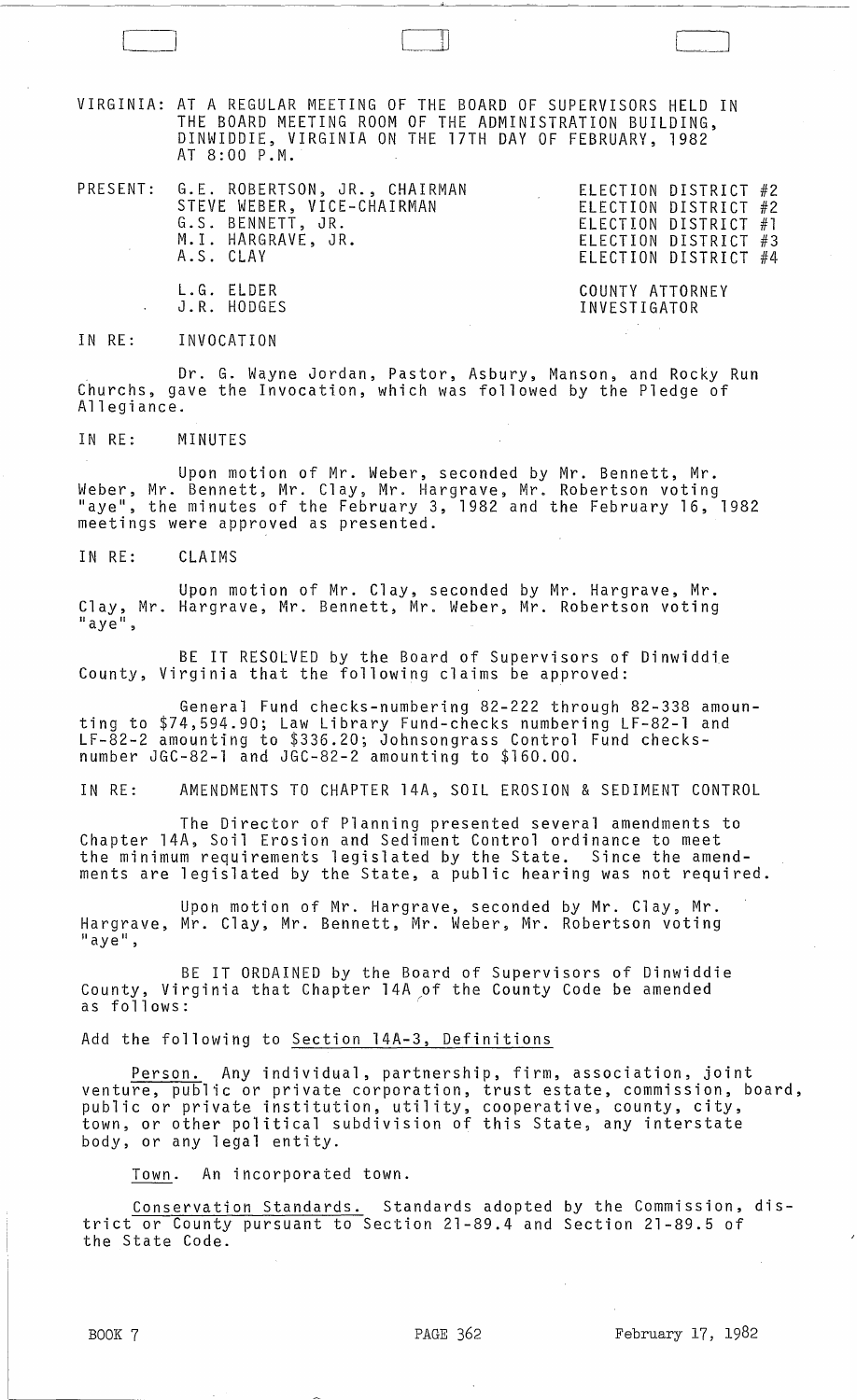Specifications. The written procedures, requirements or plans to control erosion and sedimentation as officially adopted by the County of Dinwiddie.

Delete the following from Section 14A-3

Plan approving authority. The Administrator, who, it is contemplated, will act with the assistance of the county planner and the Dinwiddie Soil Conservation Service in the exercise of his respon- sibility for determining the adequacy of conservation plans and who shall approve plans he determines to be adequate.

and add the following:

Plan approving authority. The Administrator as defined by this Chapter.

Delete: Section 14A - 4(b) and in its place

Add: Section 14A-4(b) Individual service connections; construction, installation, or maintenance of electric and telephone utility lines; installation, maintenance, or repair of any underground public utility lines when such activity occurs on an existing hard surfaced road, street or sidewalk provided such land disturbing activity is confined to the area of the road, street or sidewalk which is hard surfaced;

Delete: Section 14A-4(d) and in its place

Add: Section 14A-4(d) Surface or deep mining; exploration or drilling for oil and gas including the well site, roads and off-site dispo-<br>sal areas;

Delete: Section 14A-4 (i) which reads as follows:

"Engineering operations under section  $21-2(c)$  of the Code of Virginia; provided, that this shall apply when grading, excavating<br>and filling."

and its place

 $\sim 10^7$ 

Add: Section 14A-4 (j) Tilling, planting or harvesting of agricultural, horticultural,

Delete: Section 14A-6. Erosion and sedimentation control plans -<br>Generally, in its entirety and in its stead insert the following:

## Add: Section 14A-6. Erosion and sedimentation control plans - Generally.

An erosion and sediment control plan, drawn to a scale not less than one hundred feet to one inch, is required and shall detail those methods and techniques to be utilized in the control of erosion and sedimentation, and as a minimum, this plan shall comply with the State Criteria, Standards and Specifications found in Chapter 3 of the Virginia Erosion and Sediment Control Handbook, Second Edition, 1980, as amended which by reference is adopted as a portion of this chapter and is to be ,included in the Dinwiddie County Erosion and Sedimentation Control Handbook.

Delete: Section 14A-12, Fees. In its entirety and, in its place

 $\sim$ 

Add: <u>Section 14A-12, Fees.</u> A plan review and inspection fee of twenty-five dollars for projects envolving one acre or less, plus two dollars per acre of land or part thereof in excess of one acre shall be paid at the time of filing erosion and sedimentation control plans. Such fee shall, in no instance, exceed one hundred fifty dollars for a single construction project. Projects to be' constructed in phases, sections, or stages shall be considered as separate land disturbing activities and, as such, will require separate land disturbing permits with appropriate fees.

In all other respects said erosion and sedimentation control

 $\sim$  1000  $\pm$  1000  $\pm$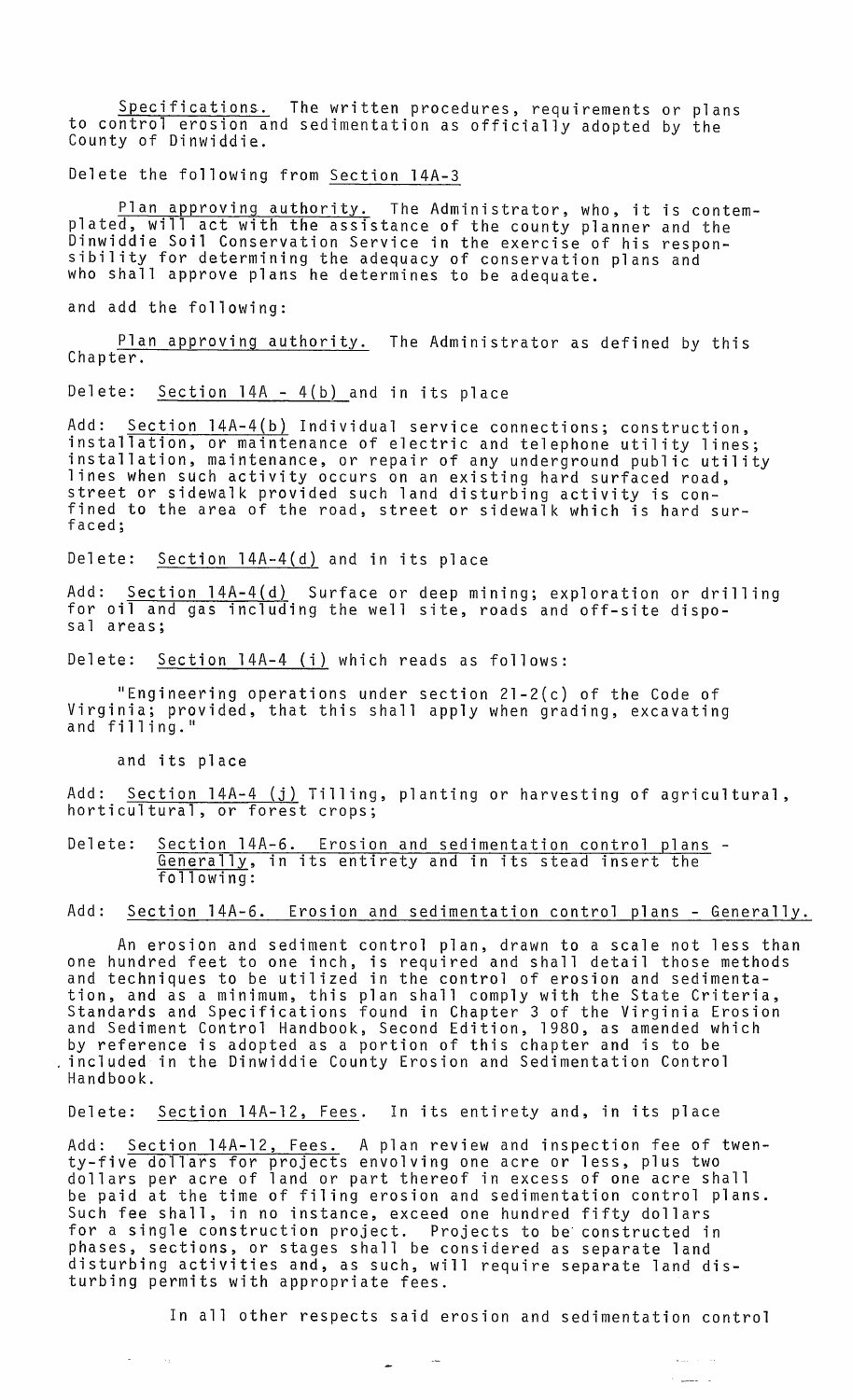ordinance is hereby reordained.

IN RE: SOUTHSIDE SHELTERED WORKSHOP--1982-83 BUDGET REQUEST

, Mr. Morton B. Spero, appeared before the Board on behalf of the Southside Sheltered Workshop to discuss their 1982-83 budget request. He stated that the workshop provides a working environment for the mentally retarded and physically handicapped in an effort to prepare them for a job in the outside world. The seven participants from Dinwiddie County were present and Mr. Spero introduced them individually.

He stated that the budget contribution requested from the County is \$400 per participant per year or \$2800 and asked that the Board strongly consider including this in the upcoming budget. Mrs. Madge McCants, Director at the Workshop, invited the Board to visit them at any time.

The Chairman advised Mr. Spero that the request would be considered during the Board's budget deliberations. No action was taken.

IN RE: PUBLIC HEARING--A-82-2--NOISE CONTROL

This being the time and place as advertised in the Progress- Index on Wednesday, February 3, 1982 and Wednesday, February 10, 1982, for the Board of Supervisors to conduct a public hearing to consider for adoption an ordinance to amend Chapter 12-of the Code of the County of Dinwiddie, Virginia by the addition of Sec. 12-7 dealing with unreasonably loud noises.

Mr. Ralph Payne of Southern Pines Subdivision, Spoke in support of the ordinance. He stated that he had had considerable problems with dog kennels in the subdivision and he felt the ordinance would help to control it.

No one appeared in opposition.

Mr. Bennett asked if the loud music had been a real problem. Mr. Clay stated that a compiaint about loud music had been the basis for the request for an ordinance.

Mr. Robertson asked if the ordinance was ehforceable and if it was used in other areas.

The County Attorney stated the ordinance was in operation in other areas and he felt it was enforceable.

Mr. Bennett asked Investigator Hodges if he felt it would be enforced. Mr. Hodges stated it would. He felt there would be a warning on the first complaint and then a summons issued.

Mr. Weber stated he had received complaints on dogs and loud music and felt the ordinance was needed in the County.

Upon motion of Mr. Weber, seconded by Mr. Hargrave, Mr. Weber, Mr. Hargrave, Mr. Bennett, Mr. Clay, Mr. Robertson voting laye",

BE IT ORDAINED by the Board of Supervisors of Dinwiddie County, Virginia that the Dinwiddie County Code, as adopted April 1, 1970, and as heretofore amended, be further amended by the addition of Section 12-7 to Chapter 12:

Chapter 12 - Offenses - Miscellaneous

Section 12-7. Noise - Unreasonably loud, etc. - Prohibited

It shall be unlawful to create any unreasonably loud, disturbing. or unnecessary noise in the county, and noise of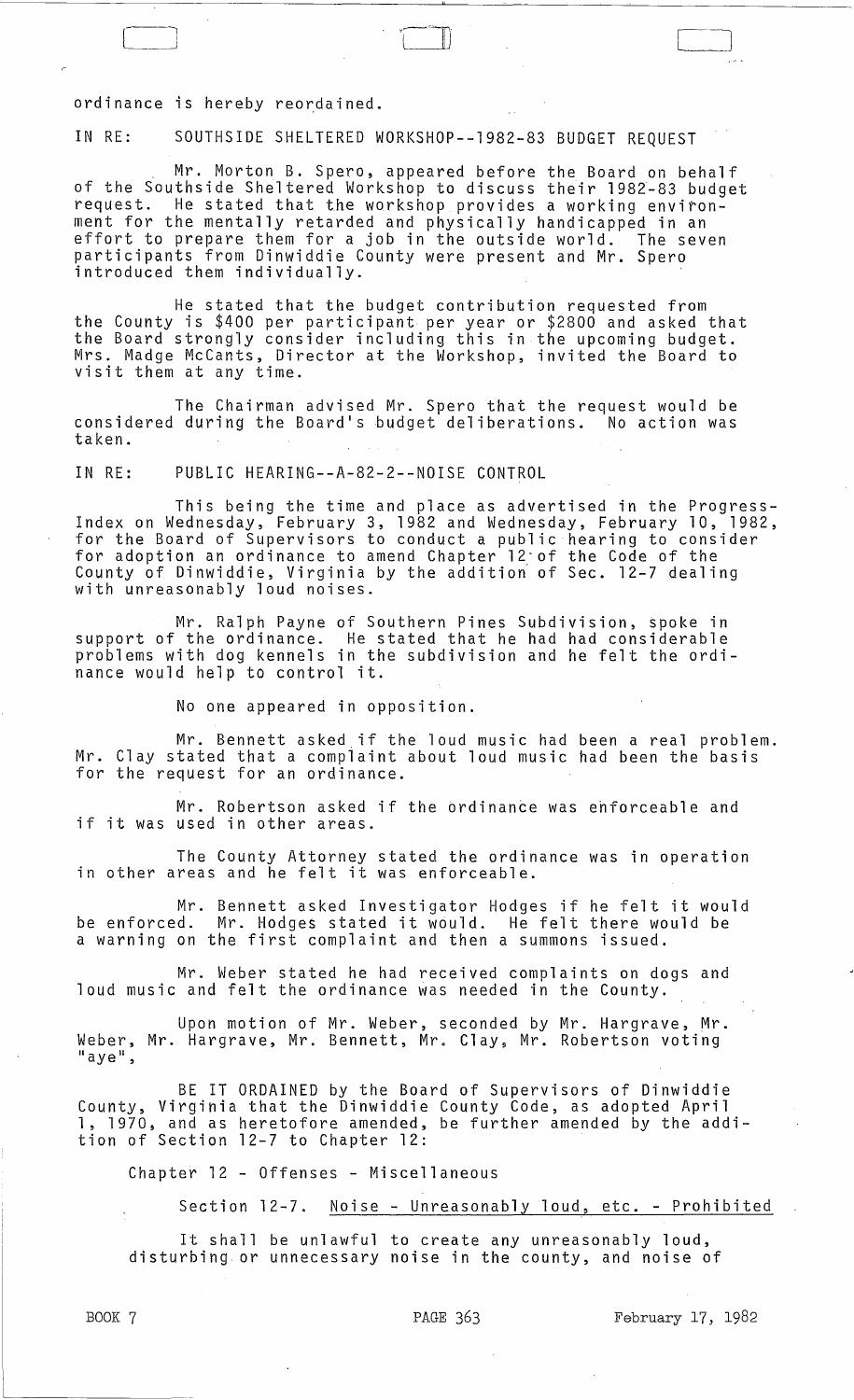such character, intensity and duration as to be detrimental to the life or health of any person or to unreasonably disturb or annoy the quiet, comfort or repose of any person is hereby prohibited.

The following acts, among others, are declared to be loud, disturbing and unnecessary noises, but such enumeration shall not be deemed to be exclusive, namely:

(a) The playing of any radio, phonograph or any musical instrument in such a manner or with such volume as to annoy or disturb the quiet, comfort or repose of persons in any dwelling, hotel or other type of residence.

(b) The keeping of any animal or bird which by causing frequent or long continued noise shall disturb the comfort and repose of any person in the vicinity to such an extent as shall constitute a nuisance.

Any person convicted of such violation shall be guilty of a misdemeanor and punished accordingly.

IN RE: PUBLIC· HEARING--A-82-3--FEMALE DOGS IN HEAT

This being the time and place as advertised in the Progress- Index on Wednesday, February 3, 1982 and Wednesday, February 10, 1982 for the Board of Supervisors to conduct a public hearing to consider for adoption an ordinance to amend Chapter 4 of the Code of the County of Dinwiddie, Virginia by the addition of Sec. 4-9A dealing with female dogs in heat.

The County Attorney stated the ordinance differed somewhat from ordinances in other jurisdictions but he felt it was enforceable as worded.

No one appeared in support or opposition.

Upon motion of Mr. Hargrave, seconded by Mr. Weber, Mr. Hargrave, Mr. Weber, Mr. Bennett, Mr. Clay, Mr. Robertson voting<br>"aye",

BE IT ORDAINED by the Board of Supervisors of Dinwiddie County, Virginia that the Dinwiddie County Code, as adopted April 1, 1970, and as heretofore amended, be further amended by the addition of Section 4-9A to Chapter 4:

Chapter 4 - Animals and Fowl.

Section 4-9A. - Female Dogs in Heat.

No person shall knowingly cause or permit any female dog in heat to run at large in the County at any time. Evidence that said person was previously informed by the Animal Warden or any<br>other person that said dog is in heat shall create a rebuttable presumption that said person knowingly allowed the dog in question to run at large in violation of this ordinance.

Any person who permits a female dog in heat to run at large in violation of this Section shall be liable to a fine of not less than five nor more than twenty-five dollars.

IN RE: DISCUSSION OF COUNTY PURCHASING POLICY

At the request of Mr. Bennett, the County's purchase policy was placed on the agenda for discussion.

Mr. Bennett stated that he was dissatisfied with the way the radios were purchased at the last meeting and he wondered whether the purchase resolution was needed if they weren't going to follow it.

He further indicated that the resolution stated no categories of the budget would be exceeded without prior approval by the Board. He noticed the Landfill equipment repair category by the board. The hotited the Landfiff equipment repair category<br>was over budget and asked if it had been brought to the Board's atten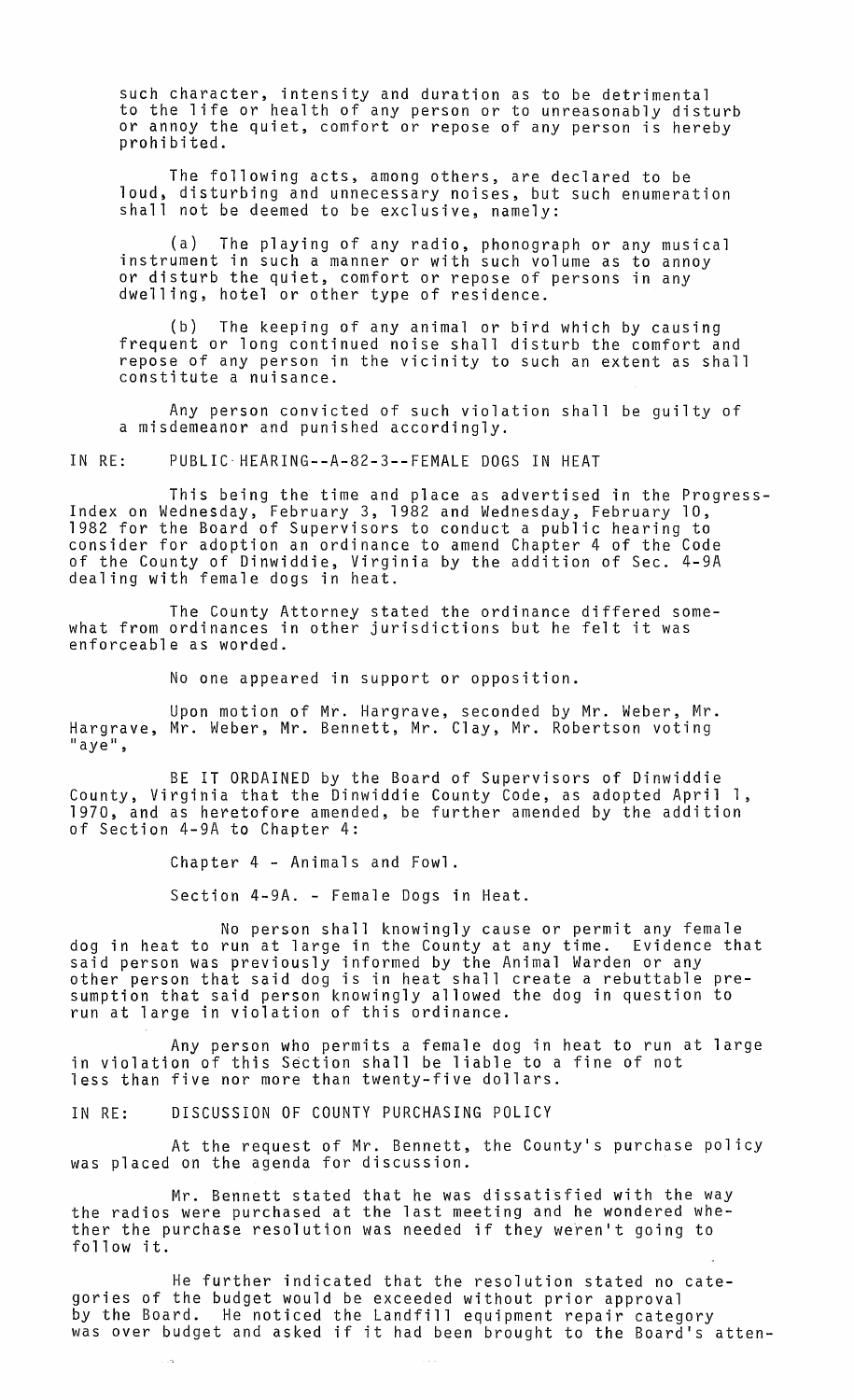tion.

The County Administrator stated he had advised the Board of two major bills in that category, but at the time, it was not over budget. .

, \.

Mr. Bennett stated that he didn't really have a problem with the repairs, but he just wondered if the resolution was with the repairs, but he just wondered in<br>needed if it was not going to be followed.

Mr. Robertson asked Mr. Bennett if he was recommending that the Board follow the policy better than they had in the past.

Mr. Bennett said yes, if they were going to keep it.

The County Administrator noted that the only exception to the policy was items bought at state net which they had discussed.

Mr. Hargrave asked the County Administrator if he could say what the savings had been or what it had cost the County to operate under the policy.

The County Administrator stated it was very difficult to put a figure on savings or cost, but the Landfill especially had been hampered from taking advantage of special deals or sales, i.e. tires and batteries.

Mr. Hargrave asked if in these special sales the items were comparable to a price at state net. If so and the evidence were shown to the Board, the County should have that flexibility in using the policy to take advantage of the special deal or sale.

Mr. Clay asked what effect the Procurement Bill will have on the policy if passed.

Mr. Robertson indicated the County would have to adopt<br>their own ordinance or follow the State's.

The County Administrator stated that the resolution would serve as the basis for the ordinance.

Mr. Hargrave stated he would like to continue with the policy. Mr. Robertson stated he would also like to see the policy policy. Mr. Robertson stated he would also like to see the polic<br>continued adding the flexibility as described earlier by Mr. Hargrave.

After further discussion about the radios purchased, Mr. Hargrave stated that he felt if the Board adopted the policy, they also had the authority to waive it.

Mr. Bennett agreed, stating he would let the policy lay until the legislation is finished in the General Assembly.

IN RE: FREE DOG TAGS FOR COUNTY BLOODHOUNDS

The County Attorney presented a request from the Sheriff's Department to authorize the Treasurer to issue free dog tags for the department's three bloodhounds.

Upon motion of Mr. Weber, seconded by Mr. Hargrave, Mr. Weber, Mr. ·Hargrave, Mr. Bennett, Mr. Clay, Mr. Robertson voting "aye"; the Treasurer was authorized to issue free dog tags for the Sheriff Department<sup>r</sup>s three bloodhounds.

## IN RE: EXECUTIVE SESSION

Upon motion of Mr. Clay, seconded by Mr. Weber, Mr. Clay, Mr. Weber, Mr. Bennett, Mr. Hargrave, Mr. Robertson voting "aye" pursuant to Sec. 2.1-344(1) of the Virginia Freedom of Information Act, the Board moved into Executive Session at 8:52 P.M. The

 $\mathcal{L}_{\mathcal{A}}$